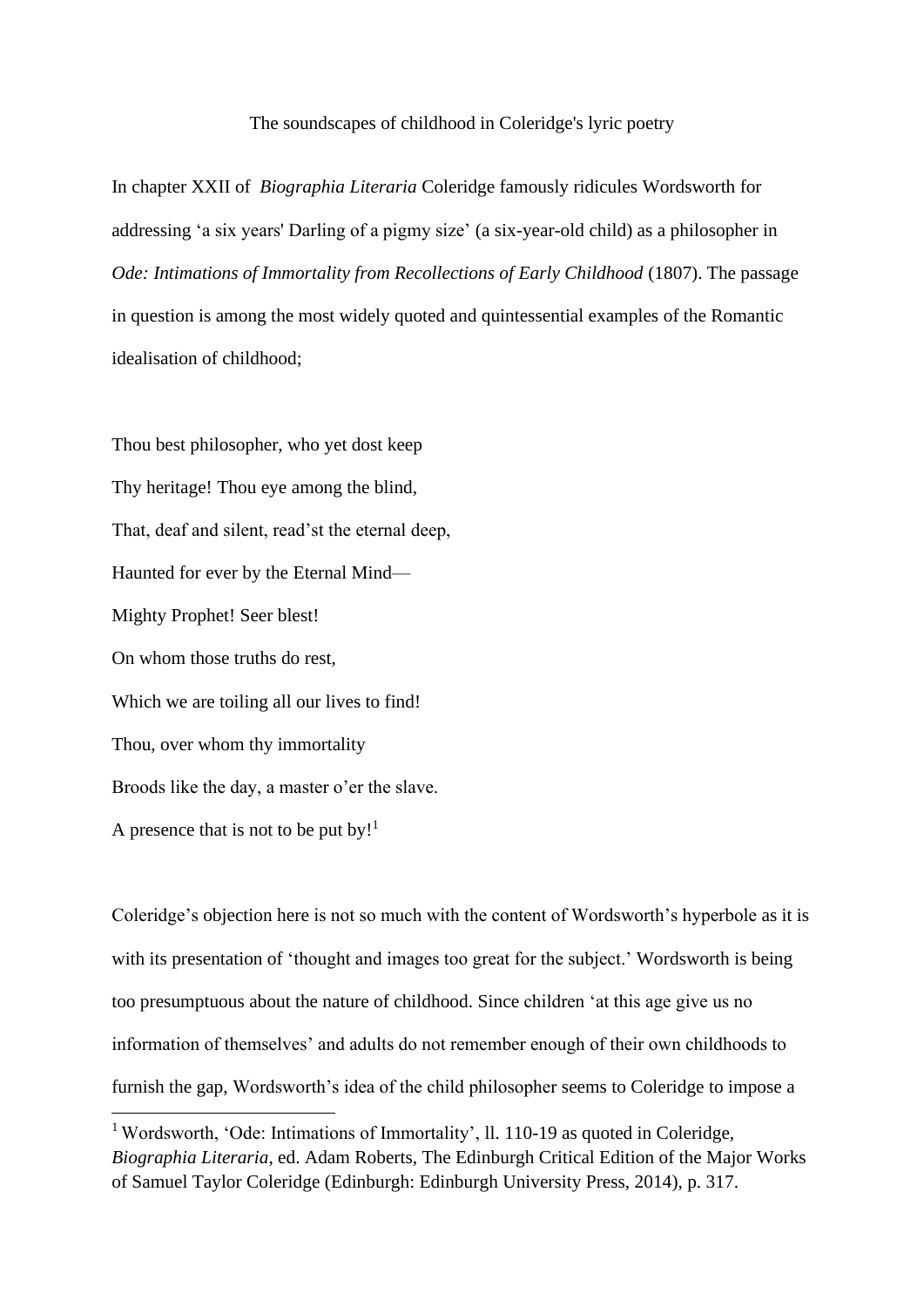sense of premature rationality upon the child, effectively replacing the child's own selfexperience with what an adult would imagine it to be. To call a child a 'seer', 'philosopher', or 'prophet' in this sense is to appropriate childhood through an adult lens:

In what sense does he *read "*the eternal deep?" In what sense is he declared to be "*for ever haunted* by the Supreme Being"? or so inspired as to deserve the splendid titles of a *mighty*  prophet, a blessed seer? By reflection? by knowledge? by conscious intuition? or by *any* form or modification of consciousness?<sup>2</sup>

Although there is evidence supporting the existence of a 'science of childhood' in the eighteenth and nineteenth centuries, including very early studies of child-rearing practices, child development and education, 3 it was not yet self-evident to what extent, if any, the definitively 'unspeaking' infant ( Latin *infans*), taken here in Rousseau's terms as a child six years or younger,<sup>4</sup> could be considered a fully conscious being and to what extent it was more self-aware than an animal.<sup>5</sup> It was also unclear to what extent the nature of infancy is forgotten in the passage to adulthood, how much, as Coleridge puts it, seemingly 'absorbed [...] into some unknown abyss'.<sup>6</sup> In light of this debate about the ontology of childhood, Coleridge's question, 'In what sense is a child of that age a Philosopher?' appears to gesture emphatically to the incommunicable qualia of infancy hidden behind Wordworth's all-tooknowing glorification of it. Coleridge suggests that by forgetting the separate mentality of the

<sup>2</sup> Coleridge, *Biographia Literaria*, p. 317.

<sup>&</sup>lt;sup>3</sup> See Adriana S. Benzaquen, 'Childhood, Identity and Human Science in the Enlightenment' *History Workshop Journal* 57 (2004) pp.35-57.

<sup>4</sup> Rousseau, *Émile; or on Education*, trans. Foxley, (London & Toronto : J.M. Dent and Sons, 1921; New York: E.P. Dutton, 1921) p. 38.

<sup>&</sup>lt;sup>5</sup> "Human Nature," in *The Cambridge History of Eighteenth-Century Philosophy*, ed. by Knud Haakonssen (Cambridge: Cambridge University Press, 2006), I, 160–233 p. 161. <sup>6</sup> Coleridge, *Biographia Literaria*, p. 317.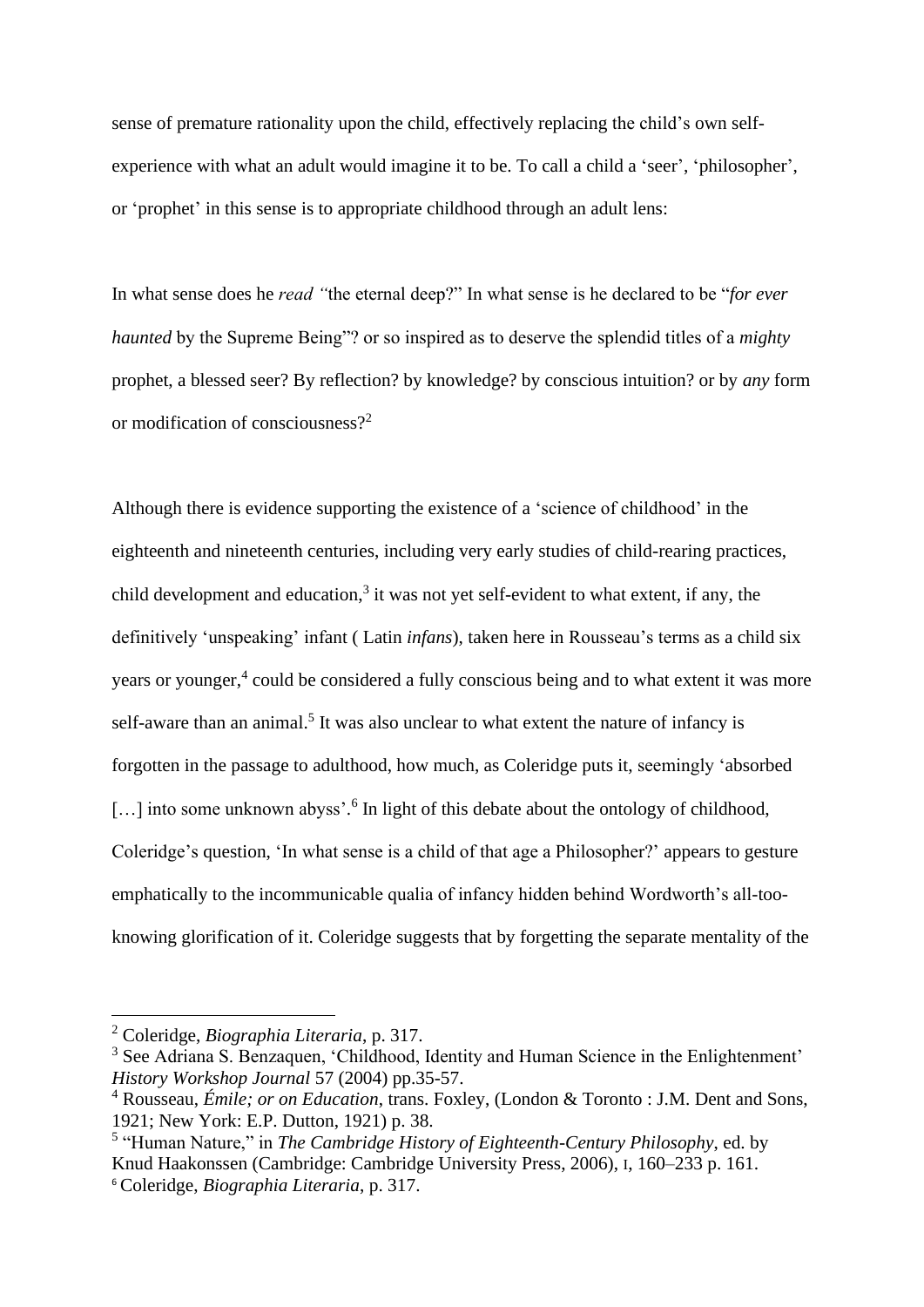pre-linguistic perhaps even pre-subjective state of the infant, Wordsworth overreaches the domain of hyperbole and forgets the nature of the subject he considers.

*Biographia Literaria*'s criticism of Wordsworth's *Ode* speaks to Thomas Nagel's famous 1974 question of what it is like for a bat to be a bat. Coleridge is asking what it is like for an infant to be an infant, or indeed, if being a baby bat is anything different to being an adult bat. To echo Coleridge's words: 'if these mysterious gifts, faculties, and operations, are not accompanied with consciousness; who else is conscious of them? or how can it be called the child, if it be no part of the child's conscious being?'<sup>7</sup> Coleridge, like Rousseau, is identifying the need to stop 'looking for the man in the child' (or the philosopher in the six-year-old) and recognise childhood as an independent phenomenon with 'its own ways of seeing, thinking, and feeling'.<sup>8</sup> This attention to the self-experience of children asks not only what it means to be a child in a child's own language but also how the experience of childhood could be rendered legible in ours. Coleridge's qualms with Wordsworth's methods of expounding on the 'godlike' nature of children also have to do with the nature of poetry itself. In what ways, if any, can the lyric speaker genuinely address or even apostrophise the ode's 'silent human auditor, present or absent', <sup>9</sup> when that auditor is an infant, someone that operates outside the domain of spoken words let alone written ones?

This challenge of invoking the child as a child in poetry is, as far as I know, an understudied if not unstudied aspect of Coleridge's poetry. Coleridge's own poetic works feature 399 instances of the words 'child', 'infant', 'baby' and their cognates;10 however, unlike the Wordsworthian child, the Coleridgean child is always a largely invisible figure.

<sup>7</sup> S.T. Coleridge, *Biographia Literaria: or Biographical Sketches of my Literary Life and Opinions* (London; New York: Everyman's Library, 1965) p. 260-1 <sup>8</sup> Rousseau, p. 54.

<sup>9</sup>From M. H. Abrams' 'paradigm' for the Romantic ode in "Structure and Style in the Greater Romantic Lyric", in Romanticism and Consciousness ed. Harold Bloom (New York: W. W. Norton,1970), pp. 201-29.

<sup>10</sup> Figure taken by search of *The Complete Poetical Works of Samuel Taylor Coleridge* ed. E.H. Coleridge, 2 vols (Oxford: Clarendon Press, 1912) on Project Gutenberg.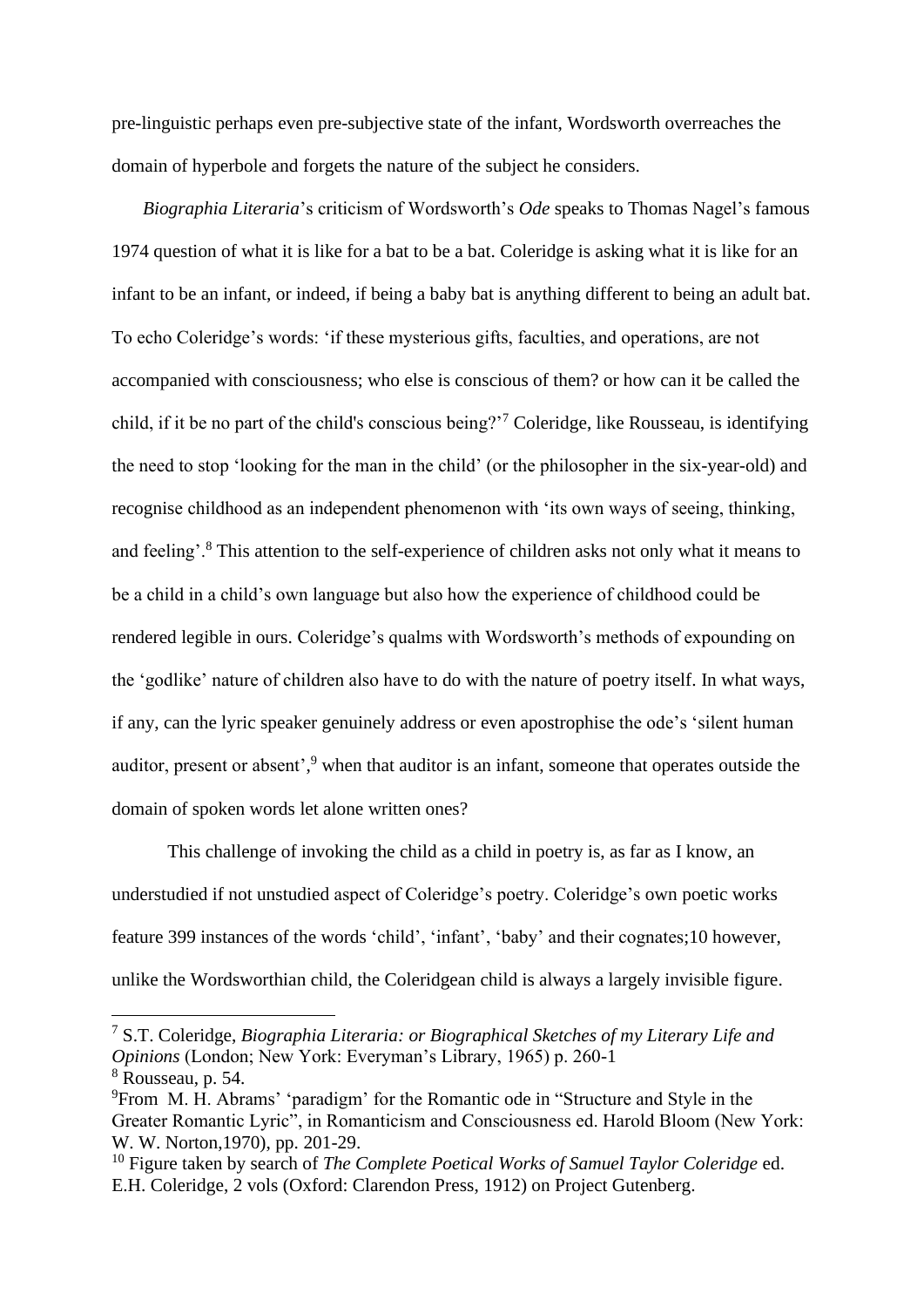We seem to gain a richer image of Hartley Coleridge from his portrayal as the lisping 'dewdrop, which the morn brings forth'11 in Wordsworth's To H. C. Coleridge Six Years Old than we do from the indistinct 'babe' mentioned in Frost at Midnight (1798). The same could be said of the fleeting mention of 'feeble infancy' in Coleridge's Sonnet 'To a friend who asked, how I felt when the nurse first presented my infant to me'. The conspicuous liminality of children, both in poems directed to them, such as the question-less *Answer to a Child's Question* (1802), and those in which they are bodily incorporated, like *The Nightingale*  (1795), begs of Coleridge the same question the *Biographia Literaria* asked Wordsworth: 'In what sense can the magnificent attributes, above quoted, be appropriated to a child, which would not make them equally suitable to a bee, or a dog, or afield of corn'?<sup>12</sup> In what ways is the infant made present?

I argue that the absent-presence of the Coleridgean infant retains the integrity of its prelinguistic state by asserting itself through the suggestion of sound. As opposed to being presented by way of semantic, word-based communication, as in the case of Wordsworth's ill-thought 'Thou best philosopher', the invisible child-figure is made known by its perceived effects upon the prosody, alliteration, and rhyme that form the musical dimension of the lyric. As an entity that knows no grammar, the Coleridgean infant embodies the lingo-social gap between infancy and adulthood. In this sense, it can be said to exist poetically in what George T. Wright and Jonathan Culler have characterised as the lyric present. The lyric present refers to the usage of simple present tense verbs in lyric like 'I walk', 'I wander', and 'I fall'. The avoidance of complex modifiers normally used in speech means that the 'actions described [in the lyric present] seem suspended, removed from the successiveness of our ordinary time levels, neither past, present, nor future, neither single nor repeated, but of a different

<sup>&</sup>lt;sup>11</sup> Wordsworth, *The Poetical Works*, 6 vols (London: Edward Moxon, Dover Street) p.199, line 27.

<sup>12</sup> *Biographia Literaria* p. 261-2.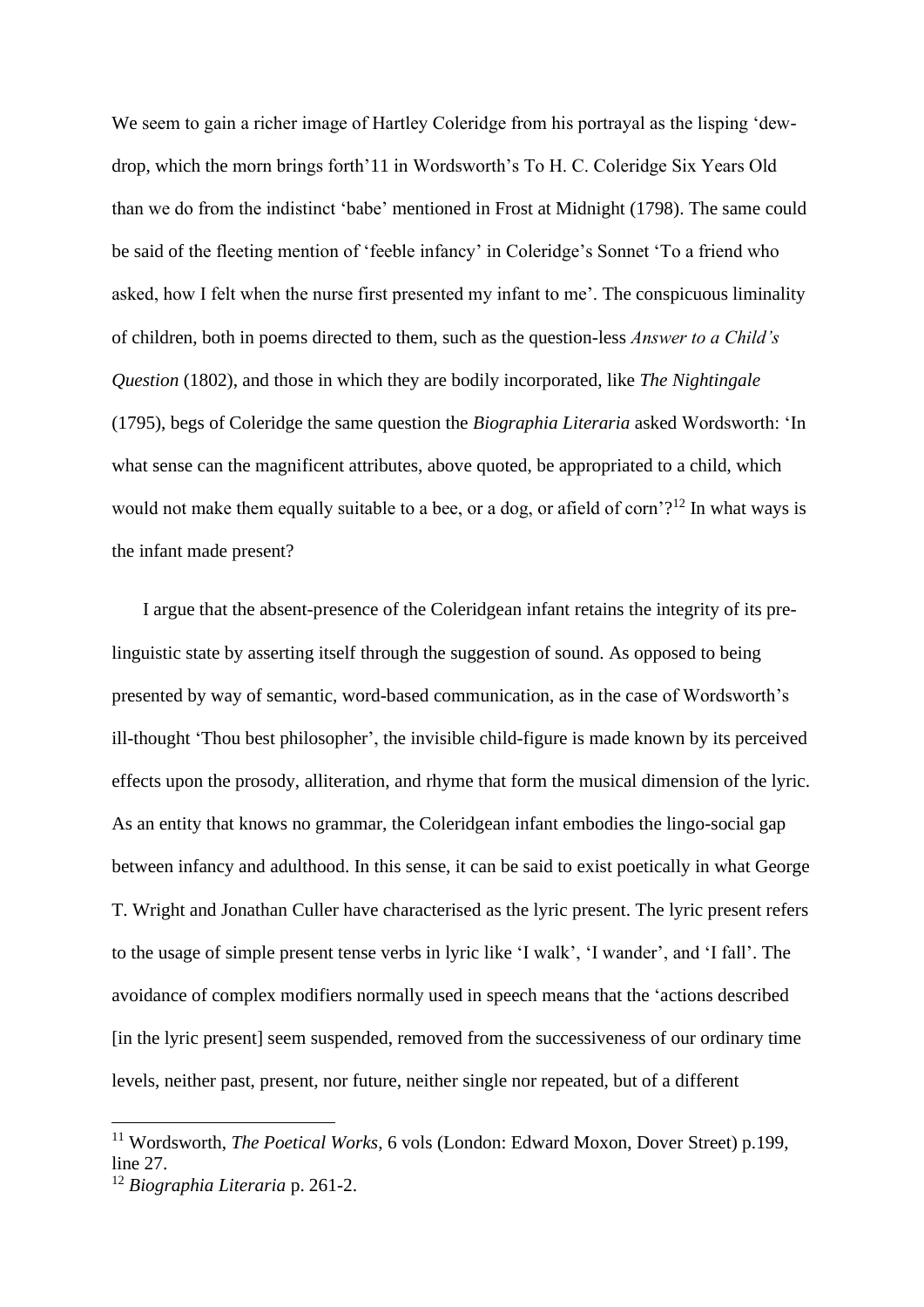dimension entirely'.<sup>13</sup> Normally only mental or figurative events are described in this simple present tense so it is an ideal form for fitting in the child without misrepresenting the mystical nature of childhood. I argue that Coleridge uses the unique qualities of the lyric to allow the infant to be heard in tandem with the speaker's words. We can perceive the infant's timeless language of tears, gurgles, and whimpers in the speaker's reactions to and inadvertent mirroring of the child's moods. This mirroring takes shape in the form of alliteration, onomatopoeia, rhyme and other acoustic patterns. It is also expressed in unexpected moments of quiet and mid-poem changes of volume. Instead of figures of speech, the Coleridgean infant is thus sometimes also felt through figures of speechlessness.

We can see the aural dynamics of this infant language at play in *To an Infant*. On first reading *To an Infant* may appear a univocal poem. It confesses itself to be engaged in only the one-way address self-explanatory in its title. However, we find in the poem's vocal patterns a split agency. Coleridge reflects the lulls and flails of the infant addressee in the intonations of the parent-speaker's voice. This internalization of the infant's sounds in the texture of the lyric's poetics begins with the first line of the poem: 'Ah cease thy Tears and Sobs, my little Life!' <sup>14</sup> Whilst 'Ah' signifies an onomatopoeic exclamation or realization in semantic terms, its liminal status as both cry and word, expression and aural melisma also illustrates its more primitive status as a fragment of sound, or a phoneme that the parent has caught onto to coax their baby into speaking. The adult's mimicry of the half-formed vowels and cries sounded by the child are both automatic, a function of the natural impulse to feedback the sounds and volume we hear from a conversation partner, and deliberate, a

<sup>13</sup> George T. Wright, 'The Lyric Present: Simple Present Verbs in English Poems', *PMLA* , Vol. 89, No. 3 (May, 1974), pp. 563-579 p. 565. See also Jonathan Culler, 'Why Lyric?', *PMLA*  123.1 (2008), 201-6, and 'The Language of Lyric' *Thinking Verse* IV.i (2014), 160-176. <sup>14</sup> S.T. Coleridge, *Poetical Works* ed. J.C.C. Mays, 3 vols (Princeton: Princeton University Press, 2001) I, p. 196, line 1.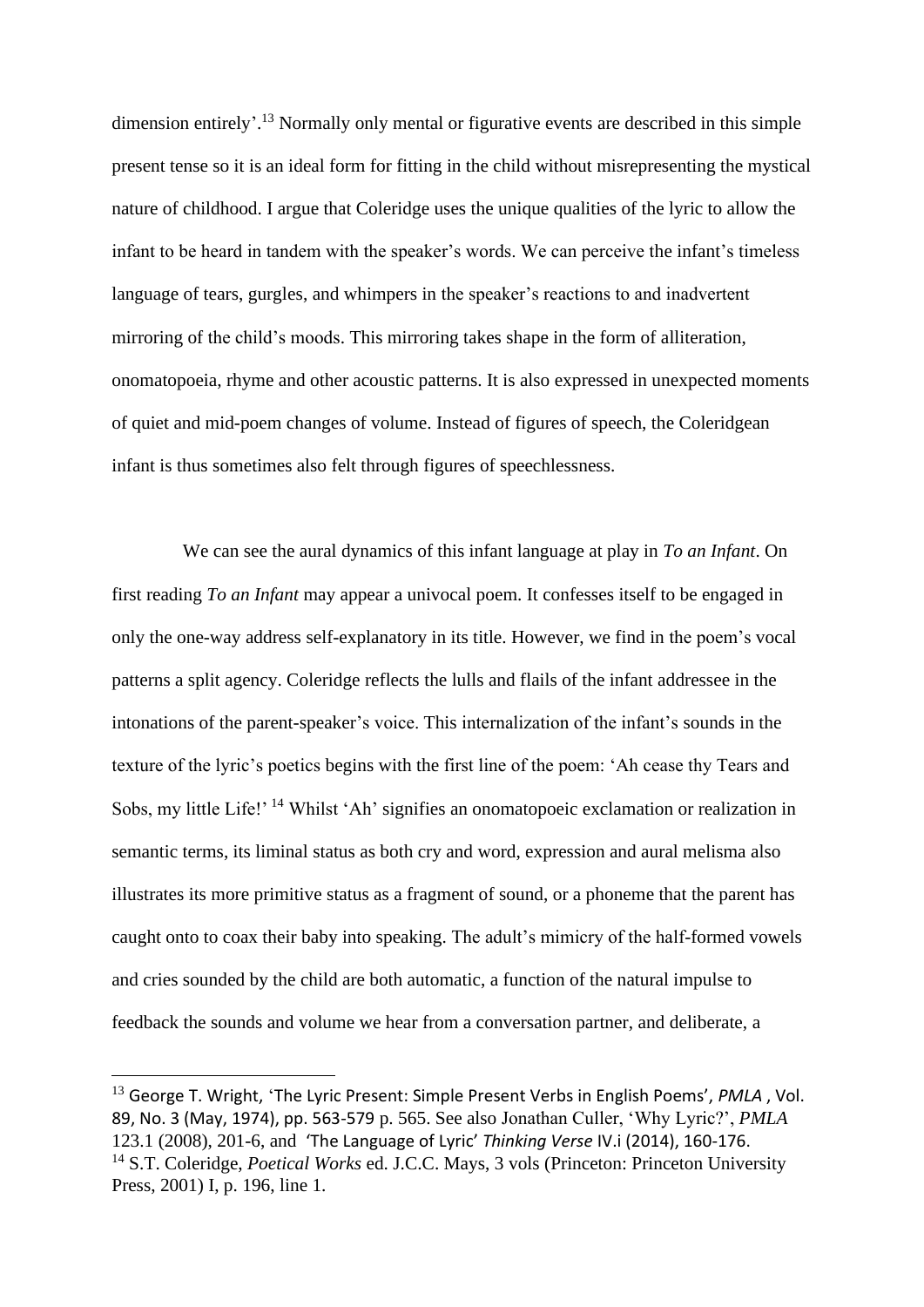conscious effort to pull the half-formed words latent in the infant's cries into intelligible, fully-formed language. The speaker is not only speaking 'to' the child but also actively willing it to learn and respond. We are soon given a sense of a change in the baby's tone when the placating 'ea' vowel sounds are stifled into 'i' sounds after the child's attention is grabbed with 'Ah' ('Ah cease thy Tears and Sobs, my little Life!'). The clumping together of the alliteration of the 'l' breaks the line's initially monosyllabic progression with the suggestion of a hiccup, consuming sob or choked breath punctuating the child's tears. Through this means of echolocation the calls of the father manage to feedback those of the child, and so delineate the contours of the baby's presence and moods as a unique in-text listener and conductor. Even whilst striving to speak 'to', the parent voice cannot help but usurp itself by speaking both 'for' and 'towards' a closer relationship with their unspeaking child.

This form of infant-directed speech (IDS) or 'baby-talk' facilitated by the speakerparent is part of a series of speech registers caregivers use to address their infants, soothe them, gain their attention, and aid the acquisition of speech.<sup>15</sup> Taken in the context of the printed page the curious mixture of very soft, soothing sounds (the gentle lilts of the parent attempting to comfort and discipline), and aggressive exclamation marks (perhaps prompted by the infant's screams) in *To an Infant* raises an oratory challenge for readers. How long can we channel these mixed vocal cues into a single reading whilst remaining sufficiently emphatic? How can one both enunciate the mollifying sibilance and assonance whilst still injecting the vehemence demanded by the exclamation marks? The difficulty of reading *To an Infant* aloud lies in the fact that the disembodied domain of print can artificially homogenise this blend of loud and the soft, agitated and comforting, when the voice, or rather, a single voice cannot. The reader cannot negotiate the two beyond eliciting the disturbing

<sup>15</sup> Bart de Boer, 'Infant‐directed Speech and Language Evolution', in *The Oxford Handbook of Language Evolution*, ed. Gibson and Tallerman (Oxford: OUP, 2011).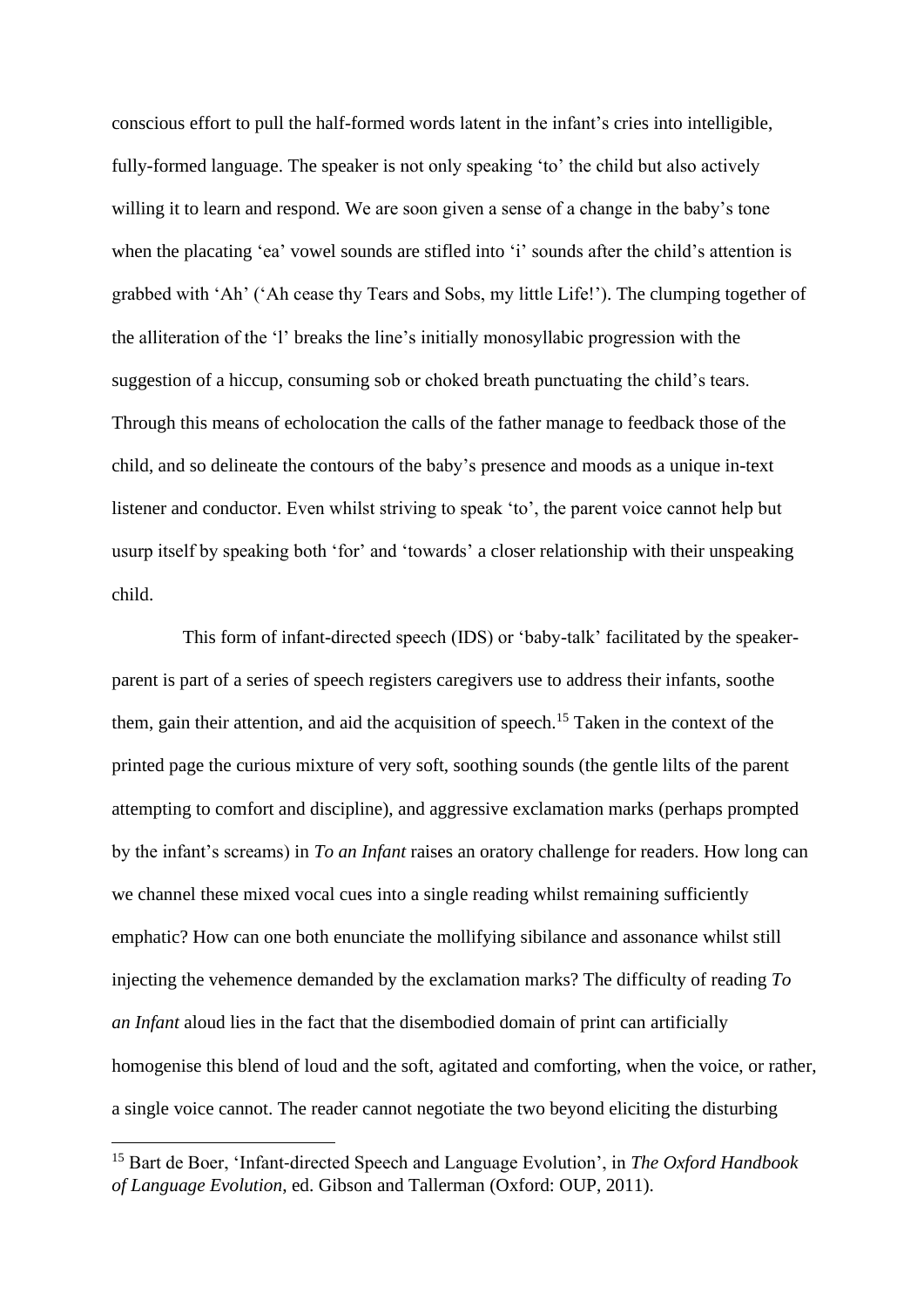compromise of a stage whisper —precisely the mixture of exaggerated intonations and soothing low-volume tones characteristic of modern-day enumerations of IDS. Caught in between parent and child, the reader of Coleridge's largely adult-directed *Poems* is unwittingly stimulated into adopting IDS. In fact, the duality of this parental echo as both a socially-primed response, and an intentional persuasive device, is further complicated by the recognition that the child's cries are also involved in metaphorically strumming the vocal cords of the parent. The infant's unheard cries, squeals, and gurgles modulate the parentpersona's voice. Coleridge's speaker, in turn, subconsciously raises and lowers his tone to mirror and control the volume, speed, and intensity of his infant's cries. The frequency of exclamations mimes a struggle between parent and child. Under the pressure of the child's unseen kinesic prompts, the adult's voice inevitably rises even as his own agency tries to assume hushed sounds. The internal rhyme of 'my' and 'thy' expresses the persona's dual role as working both with and as the infant to which it speaks. The child is both figuratively and literally the speaker's 'little life', at once a cherished loved one, and a half-formed being with a half-formed language. Indeed this struggle for dominance between speaker and child escalates to the point where the baby's agency seems to break through the parental front, finally goading a sigh out of Coleridge as well:

> Man's breathing miniature! thou mak'st me sigh— A Babe art thou — and such a Thing am  $I!^{16}$

While the parent tries to teach the child to speak with words, the baby tries to move the parent to enter into their own linguistic terrain and speak without diction – to let the 'Ah' dissipate into a sigh and recognise that sigh in the very utterance of 'I'. The interjecting sigh thus becomes the baby's sign of subjectivity, its own cognate to Coleridge's 'I'. The agency required to 'make' the persona sigh cannot be dismissed. Even if we cannot know in what

<sup>16</sup> *Poetical Works*, I, p.196, line 13.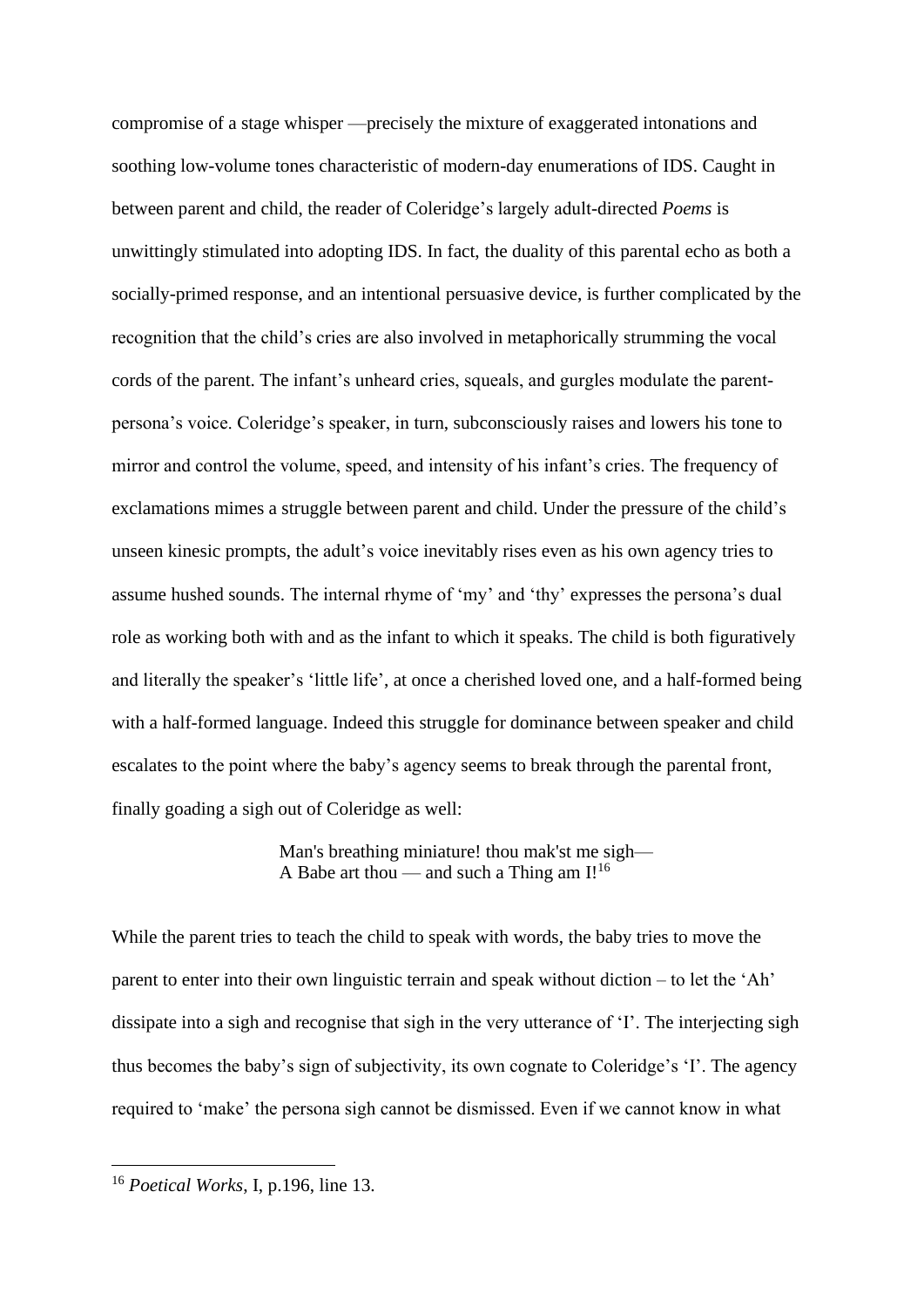'sense' a child can 'read' (to return to the offending passage from Wordsworth) Coleridge insists that the child can (indirectly) speak through their carer and so be written. In this way the poetic voice itself becomes a babe-like thing; it plays with pure vocality and semantic potentia, yet is unable to convey a continuous consciousness beyond these movements of voice.

The recognition 'A babe art thou' is crucial because it indicates that while *To an Infant* presents a titular address directed to an infant, it does so partially to 'desynonymize' it from 'babe'. Crucially, the words 'infant' and 'babe' define a child against two different modes of communication. An infant is etymologically 'unspeaking' and therefore defined against conventions of speech, and diction. A 'babe', on the other hand, has its linguistic roots in an onomatopoeic imitation of baby-talk and so is defined against a spectrum of pure animalistic aurality. Like the infant, the babe is 'unspeaking' in the sense it cannot formulate semantically intelligible speech. Yet because it does not orient itself around a frame of sense and semantics, the 'babe' can talk back through the sound and poetics of Coleridge's verse where the infant cannot. Instead of a singular voice we find an overlay of voices: the one set speaks to the infant, the other to the babe; the one orients itself around the absence of speech the other to the existence of sound.

The linguistic priming at play in these father-son interactions ultimately makes the feelings and reactions of the unspeaking infant textually visible through sound. In doing this, Coleridge renders his lyrical child a function of pure poetic *melos*, the melodic element of his lyrical form, to the paternal speaker's *opsis*, the image-making worded aspect of the lyric. To use Northrop Frye's terms, Coleridge makes the baby the babble to the speaker's doodle.<sup>17</sup> As in *To an Infant* this indication of the baby's presence does not constitute an imitation or

<sup>&</sup>lt;sup>17</sup> Northrop Frye, *Anatomy of Criticism* (Princeton: Princeton University Press, 1957), p. 275.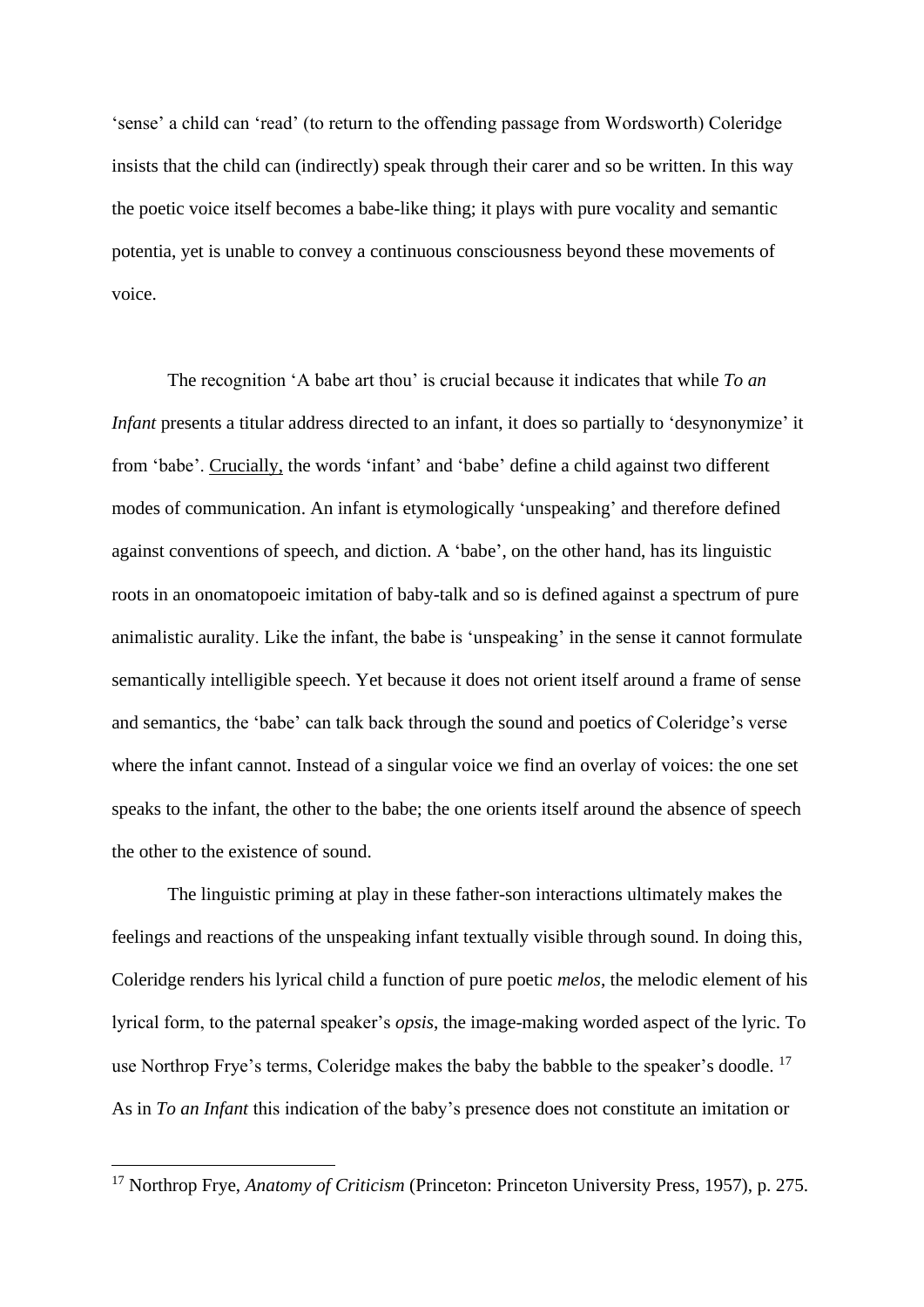ventriloquism of the baby's voice. Coleridge enables us to echolocate the ebb and flow of the baby's circadian rhythms precisely through the vibrations of the parent's voice rather than that of the baby itself; this vocal space opens up in the silence of the night, waiting to be filled in by the baby once he biologically advances from infant to a speaking voice, the 'stranger' prophesized by *Frost at Midnight*.

To conclude, Coleridge manages to transcend the limitations of apostrophe he detailed in his critique of Wordsworth by allowing his speakers to share his poems with a different though no less familiar medium: the babble of the baby. This system of acoustic signage charges non-verbal or proto-verbal poetic gestures as indications of the rich mental life unspoken by the infant in their 'godlike' state. The Coleridgean Child's language of pure poetic sound is also conversing 'to' a baby that exists outside the apostrophe to its infanthood. The child has the potential to grow out of its childhood, learn, mouth, and, most importantly, be heard. At the same time the speaker has the chance to enter into the language of the child and be humbled by its mystery. By including the presence of the infant in these auditory hints, Coleridge not only writes down a child and his/her presence in the poetry but also engages in the act of *poesis*. He creates a parallel between parenthood and poet-hood that not only writes down the child but also raises it up.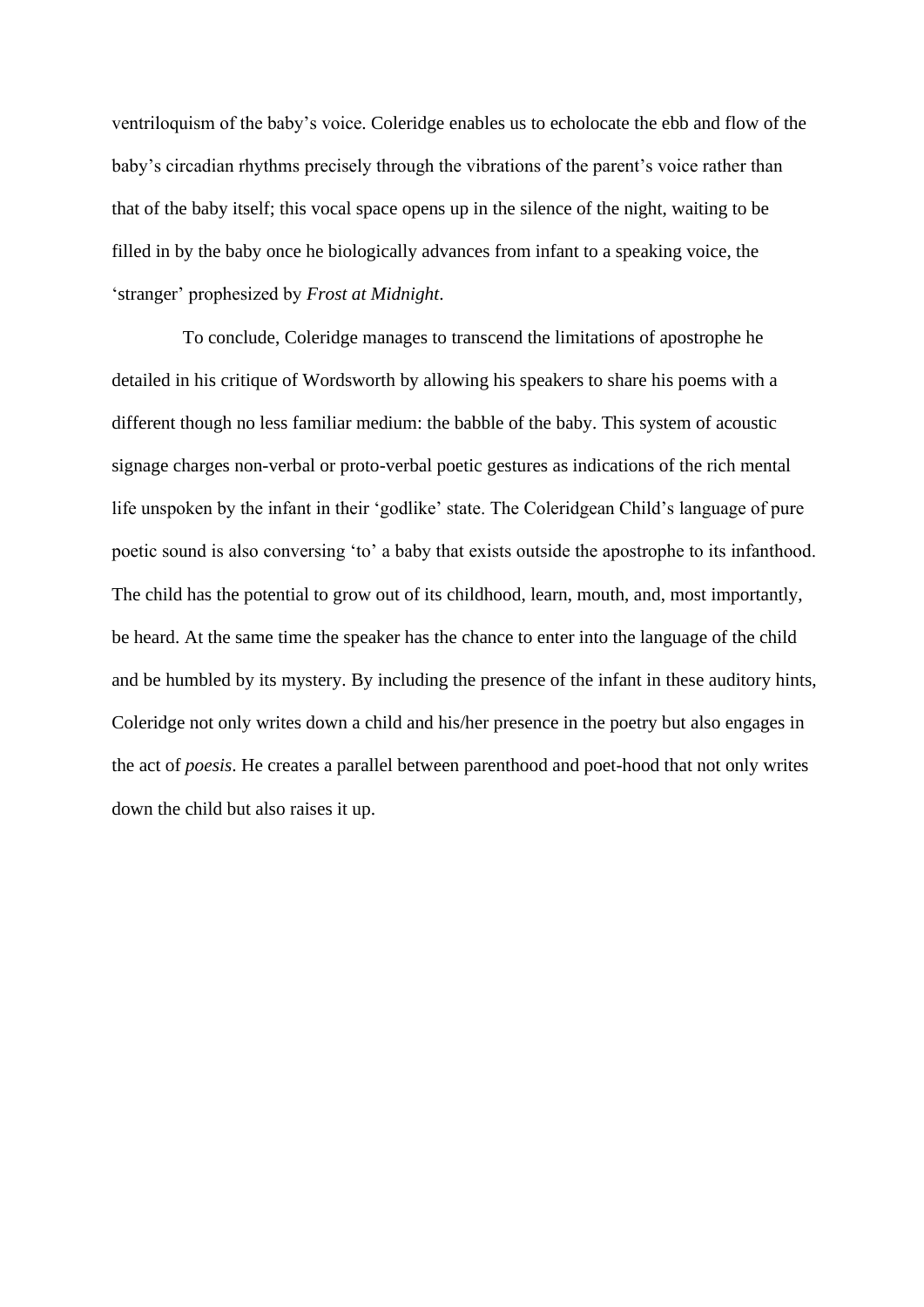## **Bibliography**

## **Primary Texts**

Coleridge, Samuel Taylor, ,*Biographia Literaria: or Biographical Sketches of my Literary Life and Opinions* (London; New York: Everyman's Library, 1965)

———— *Collected Letters*, ed. Griggs. 6 vols. (Oxford: Clarendon Press, 1956)

*—————Inquiring Spirit. A New Presentation of Coleridge from His Published and Unpublished Prose Writings (Revised Edition)* ed. Coburn (Toronto: University of Toronto Press, 2017)

———— 'The Complete Poetical Works of Samuel Taylor Coleridge: Including Poems and Versions of Poems Now Published for the First Time, Vol. 1: Poems'. Oxford Scholarly Editions Online

———— *Opus Maximum: The Collected Works of Samuel Taylor Coleridge.* ed McFarland and Halmi (Princeton, NJ: Princeton University Press, 2002) *————--Poetical Works* ed. J.C.C. Mays, 3 vols (Princeton: Princeton University Press, 2001)

Rousseau, Jean-Jacques, *Émile; or on Education*, trans. Barbara Foxley, (London & Toronto : J.M. Dent and Sons, 1921; New York: E.P. Dutton, 1921)

*Letters of William and Dorothy Wordsworth*, ed. Shaver (Oxford: Clarendon Press, 1967)

Locke, John, *Some Thoughts concerning Education* ed. Yolton, *The Clarendon Edition of the Works of John Locke* (Oxford: Oxford University Press, 1989)

Wordsworth, *The Poetical Works*, 6 vols (London: Edward Moxon, Dover Street)

## **Secondary Texts**

- Austin, Linda M. "Children of Childhood: Nostalgia and the Romantic Legacy." Studies in Romanticism, 42. 1 (2003), pp. 75–98
- Abrams, M. H., "Structure and Style in the Greater Romantic Lyric", in Romanticism and Consciousness ed. Harold Bloom (New York: W. W. Norton,1970)
- Benzaquen, Adriana S. 'Childhood, Identity and Human Science in the Enlightenment' *History Workshop Journal* 57 (2004) pp.35-57
- Buckley, *Gender, Pregnancy and Power in Eighteenth-Century Literature* (Switzerland: Palgrave Macmillan, 2017)
- 'Coleridge and the Imaginative Child' *The Image of Childhood* (London: Penguin Books, 1967) p. 84-110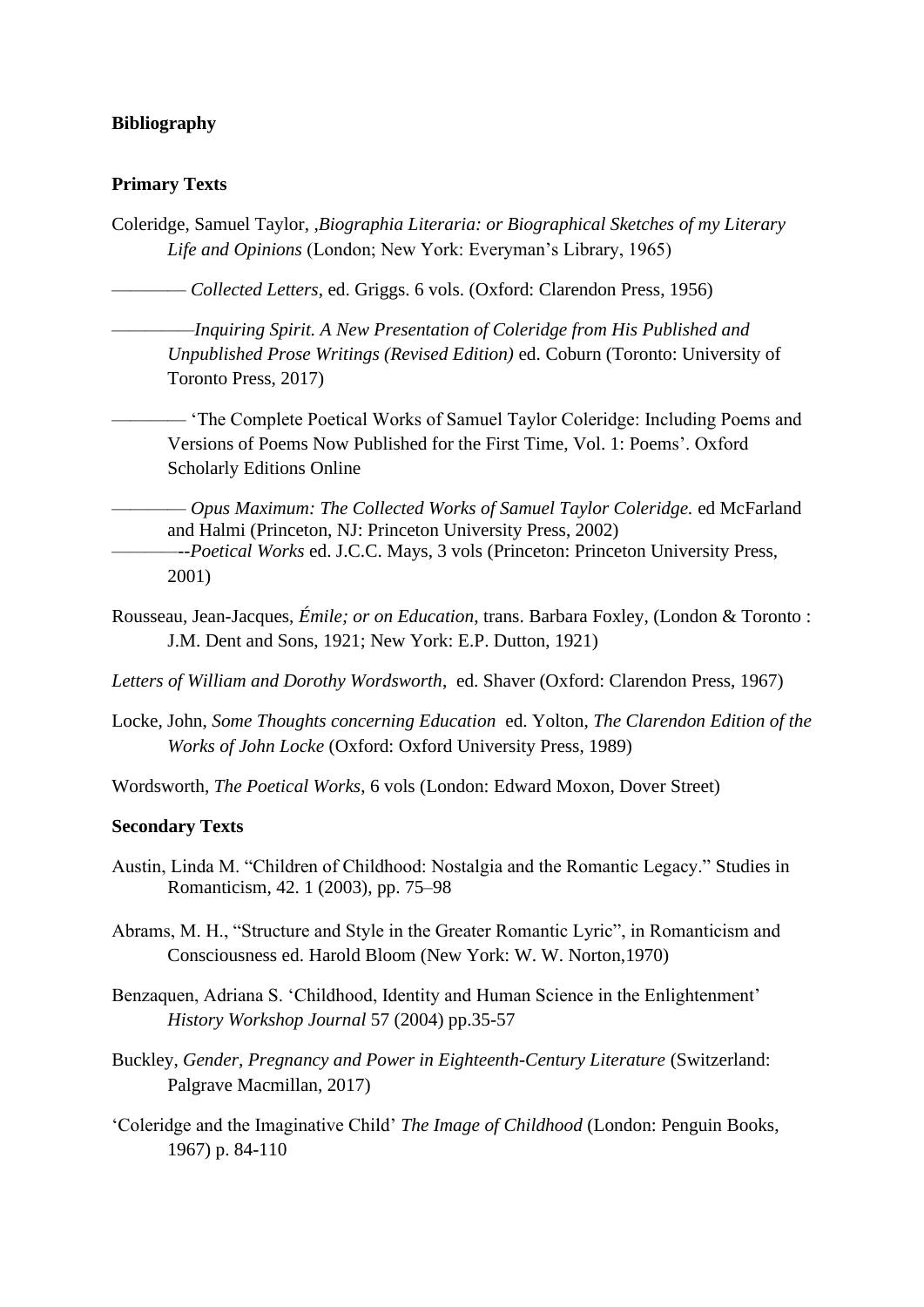Culler, Jonathan 'Why Lyric?', *PMLA* 123.1 (2008), 201-6

- Human Nature," in *The Cambridge History of Eighteenth-Century Philosophy*, ed. by Knud Haakonssen (Cambridge: Cambridge University Press, 2006), I, 160–233
- Magnuson, Paul, "The 'Conversation' Poems," in *The Cambridge Companion to Coleridge*, ed. by Lucy Newlyn, Cambridge Companions to Literature (Cambridge: Cambridge University Press, 2002), pp. 32–44 <http://dx.doi.org/10.1017/CCOL0521650712.003>
- McKusick, James C., "Symbol," in *The Cambridge Companion to Coleridge*, ed. by Lucy Newlyn, Cambridge Companions to Literature (Cambridge: Cambridge University Press, 2002), pp. 217–30 <http://dx.doi.org/10.1017/CCOL0521650712.015>
- McLane, Maureen N., *The Cambridge Companion to British Romantic Poetry*, ed. by James Chandler, Cambridge Companions to Literature (Cambridge: Cambridge University Press, 2008) <http://dx.doi.org/10.1017/CCOL9780521862356>
- Muller, Anja, *Framing childhood in eighteenth-century English periodicals and prints, 1689- 1789* (Farnham: Ashgate, 2009)
- Nagel, Thomas 'What is it Like to Be a Bat?', Philosophical Review 83 (October 1974), 435- 50.
- Parry, Geraint, "Education," in *The Cambridge History of Eighteenth-Century Philosophy*, ed. by Knud Haakonssen (Cambridge: Cambridge University Press, 2006), I, 608–38
- Pechey, Graham, 'Frost at Midnight' and the Poetry of Periphrasis', *The Cambridge Quarterly*, 41.2 (2012) pp.229–244
- Perkins, David 'How the Romantics Recited Poetry', *Studies in English Literature, 1500- 1900*, 31.4 (1991), 655–71.

Stewart, Susan "Romantic Meter and Form," in *The Cambridge Companion to British Romantic Poetry*, ed. by James Chandler, Cambridge Companions to Literature (Cambridge: Cambridge University Press, 2008), pp. 53–75 University Press, 2008), pp.  $53-75$ 

*Infant Tongues: The Voice of the Child in Literature* (Wayne State University Press, 1994)

Walsh, William, *Coleridge* (London: Chatto & Windus, 1967)

Wolff, L. "When I Imagine a Child: The Idea of Childhood and the Philosophy of Memory in the Enlightenment." *Eighteenth-Century Studies*, vol. 31 no. 4, 1998, pp. 377-401.